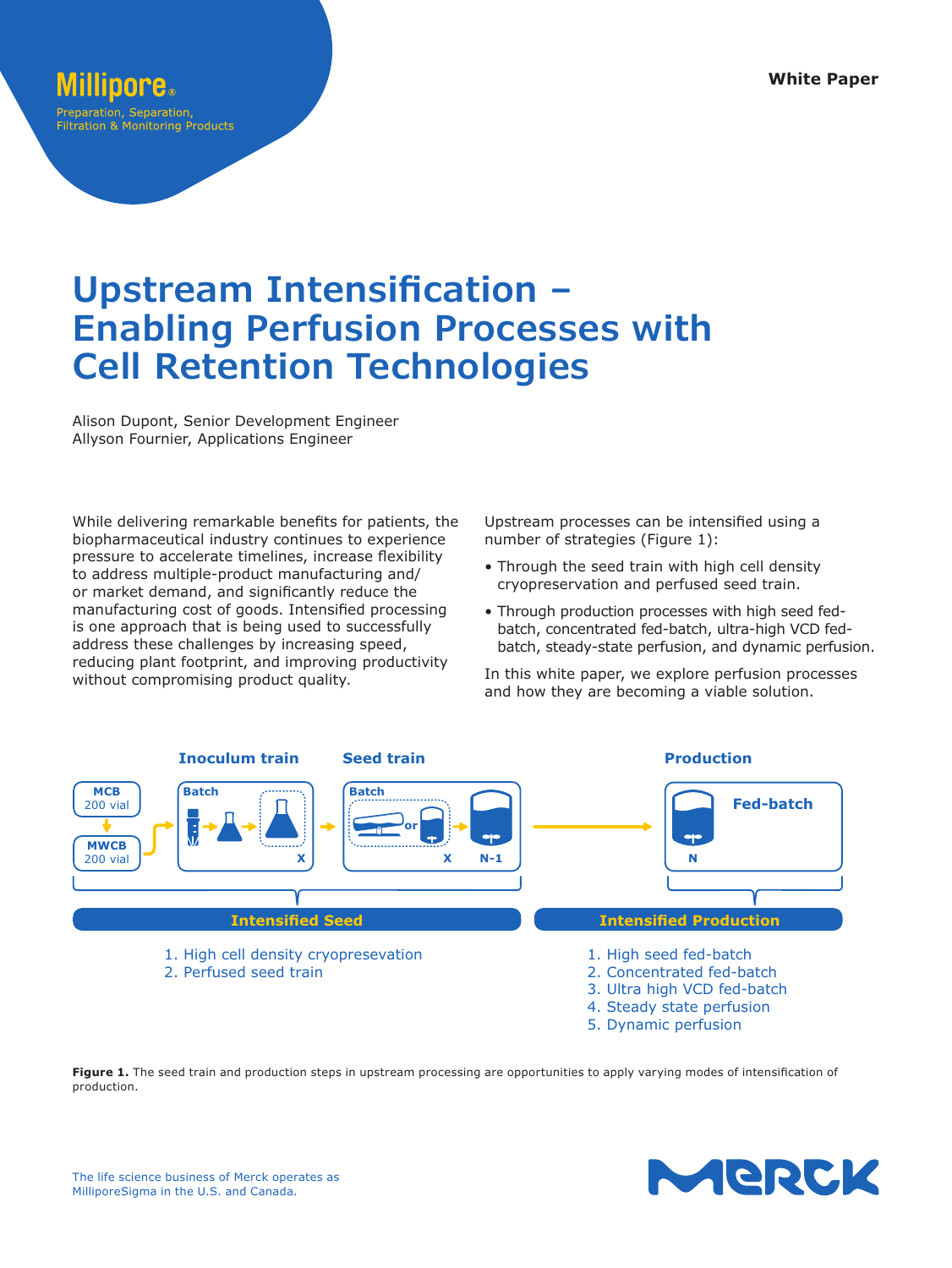# **The Evolution of Upstream Processes**

Upstream processes for traditional monoclonal antibody manufacturing have evolved from batch to fed-batch, with perfusion-based approaches now gaining traction. In batch processing, media is added to the bioreactor which is then inoculated. The cells consume the nutrients as they grow and expel waste, eventually reaching a limit where nutrients are depleted within the bioreactor and cells triggering apoptosis, at which point they are harvested.

With fed-batch processes, additional nutrients are added on select days to maintain growth and viability for a longer period of time, leading to higher cell densities and higher productivity. There is a limit, however, to the amount of additional nutrients that can be supplied due to the volume restriction of the bioreactor.

In contrast, perfusion processes overcome the nutrient limitations of batch and fed-batch processes by continuously providing fresh media, while simultaneously removing spent media, waste and secreted protein. This allows for significantly higher cell densities to be achieved in these processes with the overall result being higher productivity, without the need for larger bioreactors.

Historically, perfusion has been used for manufacturing of sensitive molecules that would otherwise degrade if left in the bioreactor for too long of a period or to increase the productivity of molecules expressed at very low levels. Despite the ability to increase productivity, the added risk and complexity of perfusion has prevented it from being widely adopted as the standard platform in upstream processes.

Recent advances in cell retention technologies, coupled with advancements in cell line and media development, are enabling perfusion processes to become a more viable solution.

#### **Designing Cell Retention Technology**

Figure 2 shows the components of a standard fed-batch process and the additional equipment needed to allow for continuous addition of media and removal of waste and secreted proteins. An essential component for reducing the risk and complexity of perfusion culture is a cell-retention device which allows for high cell densities and a wide range of media exchange rates, with minimal fouling and reproducible performance.

To be successful, a cell retention technology must deliver the following benefits:

- Enable robust operation over time (low fouling, good reproducibility)
- Support high cell densities and a wide range of media exchange rates
- Offer optimized process control
- Be harmless for cells (low shear, adequate pumping technology) and have a short cell residence time
- Be scalable and support all applications (N–1 and N, PD and GMP)
- Support optimum product yield



**Figure 2.** Components of fed-batch and perfusion cell culture; a cell retention device is critical for perfusion approaches.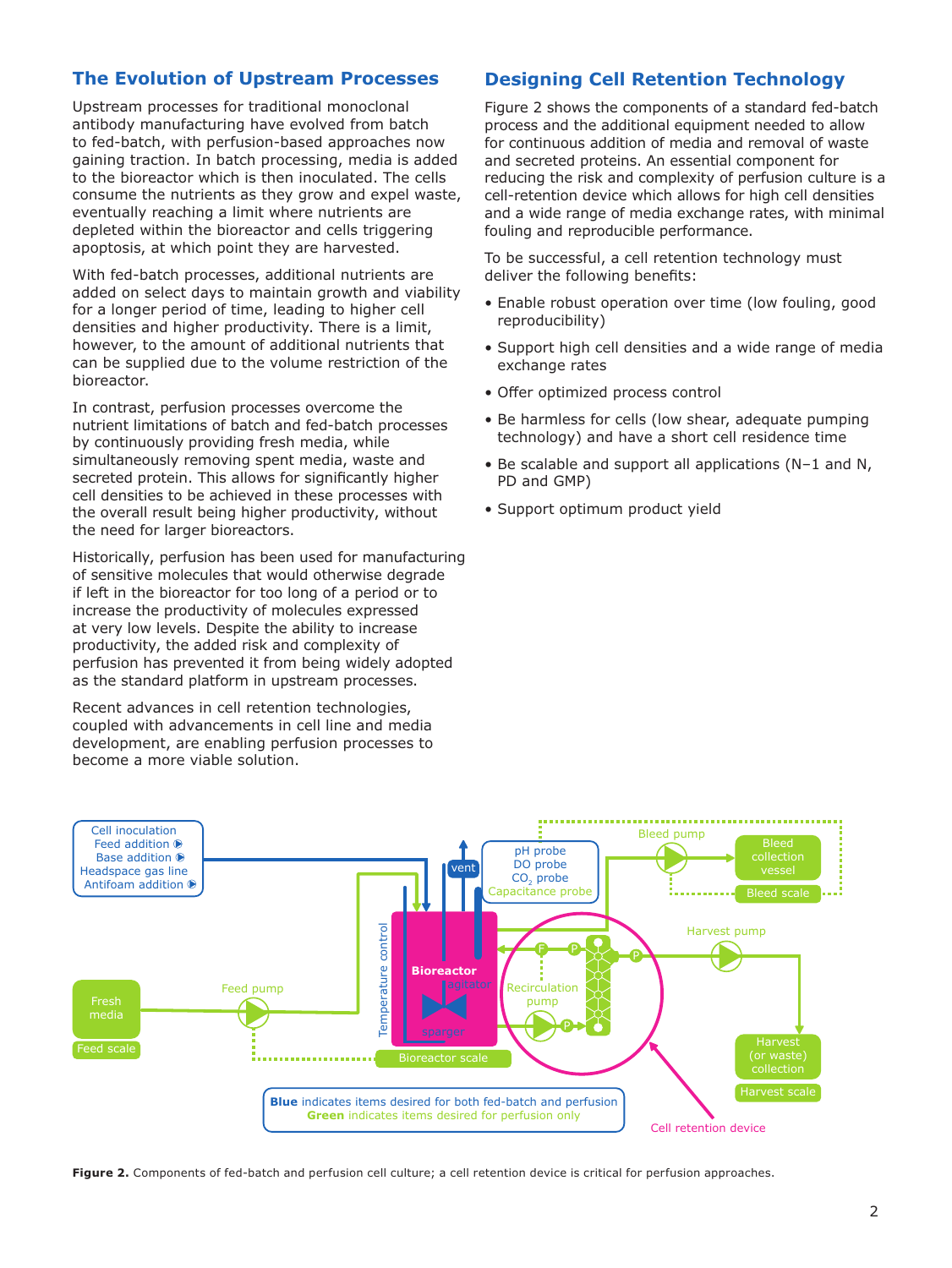# **Optimizing a Cell Retention Device**

When designing a cell retention device, key considerations must include performance, ease of setup, scalability and cell health. Pump selection is of high importance to achieve these goals, as the risk is not only for the cells to be damaged, but also to accumulate and cause surface fouling. We investigated the use of tangential flow filtration (TFF) and optimized the membrane pore size, taking into account cells but also other impurities sizes, as we designed cell retention solutions.



**Figure 3.** To prevent cells from accumulating on the membrane surface and minimize surface fouling, the crossflow rate must ideally be much higher than the perfusate rate.

In TFF, the feed from the bioreactor flows parallel to the membrane surface. This crossflow rate retains cells in the fluid path and allows them to be returned to the bioreactor. Once perfusion has started, a portion of the liquid passing through the feed channel moves through the membrane and out of the device, through the perfusate, which is controlled by a peristaltic pump. The membrane contains pores smaller than the cells and acts as a barrier to prevent cells from passing into the perfusate stream. As the perfusate rate increases, the fluid force pulling the cells to the membrane surface increases, until a point is reached where the force created by the crossflow is no longer enough to prevent cells from accumulating on the membrane surface, resulting in surface fouling of the TFF device. Ideally, the crossflow is maintained at a much higher rate than the perfusate, allowing for the device to remove a large volume of perfusate over time without surface fouling.

The bioreactor consists of a complex fluid, containing not only cells but a population of insoluble impurities with particle sizes much less than the intact cell. These insoluble impurities contribute to pore fouling of the membrane. Different membranes were evaluated within the TFF filter and the larger pore size membranes resulted in increased performance, due to a reduction in pore fouling. A number of device attributes were optimized including:

- A low-protein-binding membrane with increased pore size was selected to increase throughput and overall robustness of the device
- The channel dimensions of the device were driven by the need for scalability
- The feed-channel path length was maintained to provide scalable performance across all devices
- The throughput of the membrane influenced the requirements for the membrane area, which set the feed-channel width

Surface fouling can be controlled by increasing the crossflow rate but there is a limit due to the available single-use pumps and their flow-rate capability. Channel height has a significant impact on flow rate requirements; as channel height is reduced, the velocity of the fluid close to the membrane surface increases, allowing for the same performance to be achieved with much lower crossflow rates.